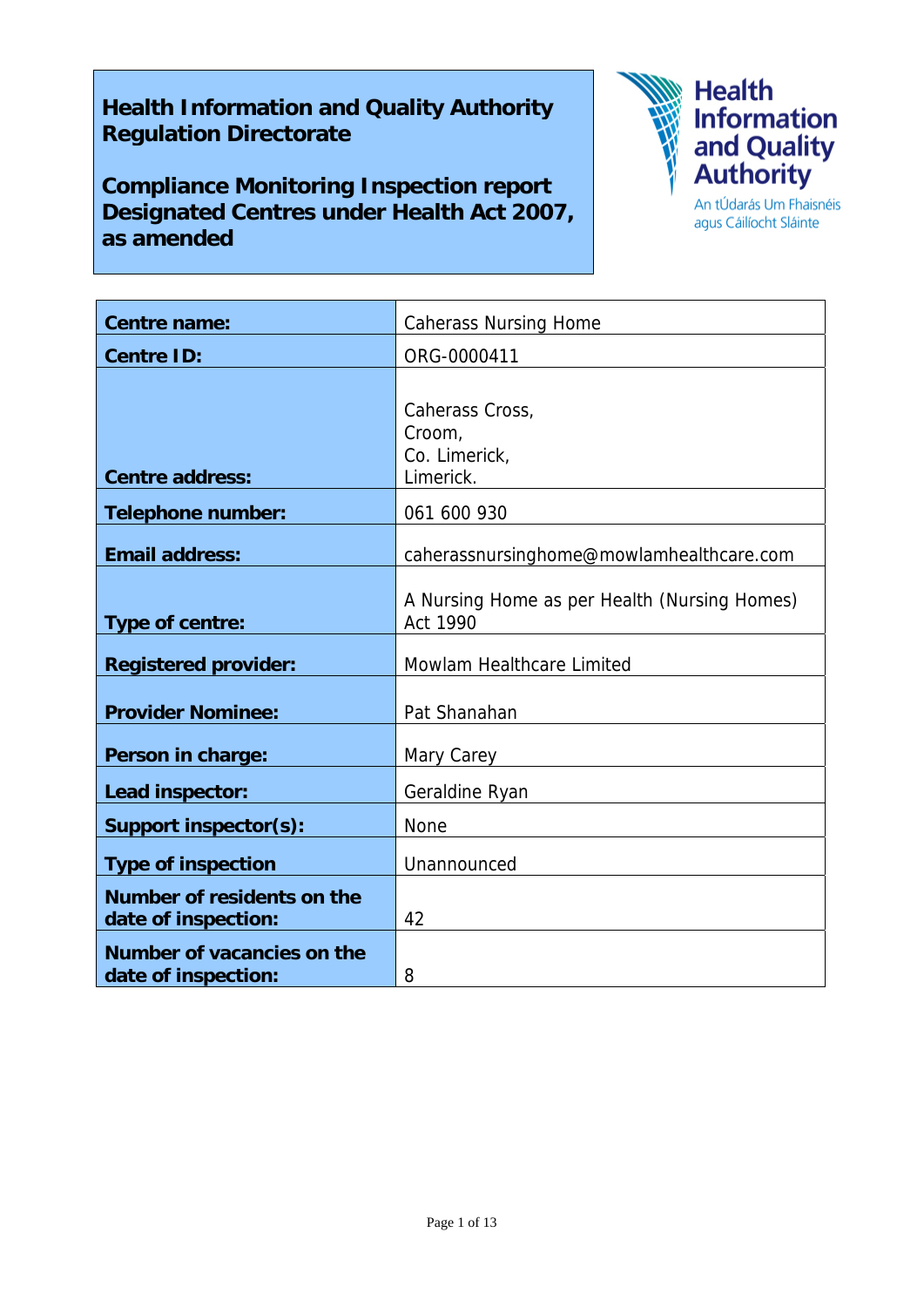## **About monitoring of compliance**

The purpose of regulation in relation to designated centres is to safeguard vulnerable people of any age who are receiving residential care services. Regulation provides assurance to the public that people living in a designated centre are receiving a service that meets the requirements of quality standards which are underpinned by regulations. This process also seeks to ensure that the health, wellbeing and quality of life of people in residential care is promoted and protected. Regulation also has an important role in driving continuous improvement so that residents have better, safer lives.

The Health Information and Quality Authority has, among its functions under law, responsibility to regulate the quality of service provided in designated centres for children, dependent people and people with disabilities.

Regulation has two aspects:

・ Registration: under Section 46(1) of the Health Act 2007 any person carrying on the business of a designated centre can only do so if the centre is registered under this Act and the person is its registered provider.

・ Monitoring of compliance: the purpose of monitoring is to gather evidence on which to make judgments about the ongoing fitness of the registered provider and the provider's compliance with the requirements and conditions of his/her registration.

Monitoring inspections take place to assess continuing compliance with the regulations and standards. They can be announced or unannounced, at any time of day or night, and take place:

- ・ to monitor compliance with regulations and standards
- ・ to carry out thematic inspections in respect of specific outcomes

・ following a change in circumstances; for example, following a notification to the Health Information and Quality Authority's Regulation Directorate that a provider has appointed a new person in charge

・ arising from a number of events including information affecting the safety or wellbeing of residents.

The findings of all monitoring inspections are set out under a maximum of 18 outcome statements. The outcomes inspected against are dependent on the purpose of the inspection. In contrast, thematic inspections focus in detail on one or more outcomes. This focused approach facilitates services to continuously improve and achieve improved outcomes for residents of designated centres.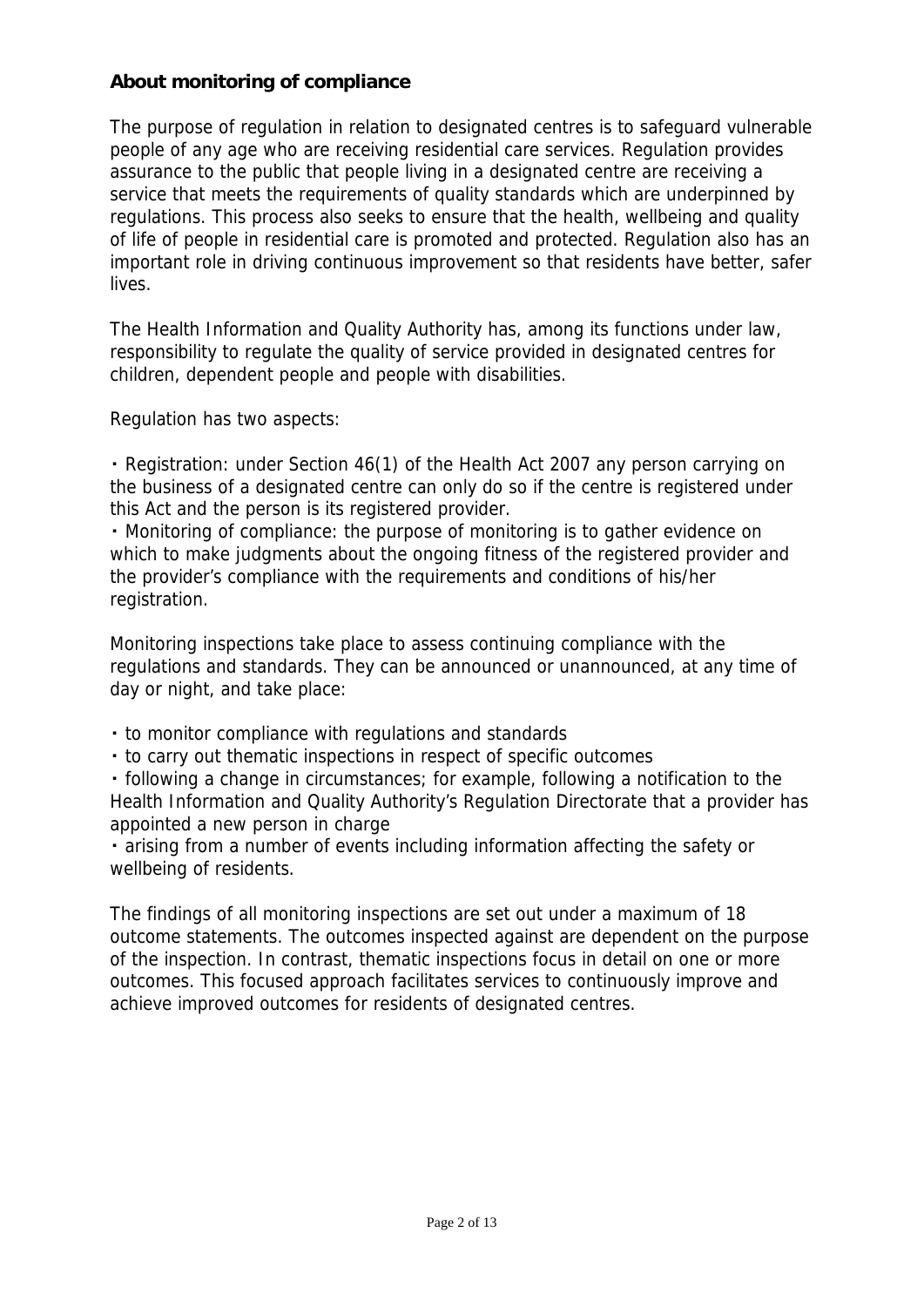## **Compliance with Health Act 2007 (Care and Welfare of Residents in Designated Centres for Older People) Regulations 2009 (as amended) and the National Quality Standards for Residential Care Settings for Older People in Ireland.**

This inspection report sets out the findings of a monitoring inspection, the purpose of which was to monitor compliance with specific outcomes as part of a thematic inspection. This monitoring inspection was un-announced and took place over 1 day(s).

### **The inspection took place over the following dates and times**

| From:                   |                         |
|-------------------------|-------------------------|
| 17 September 2013 11:30 | 17 September 2013 16:00 |

The table below sets out the outcomes that were inspected against on this inspection.

| Outcome 11: Health and Social Care Needs |
|------------------------------------------|
| Outcome 14: End of Life Care             |
| Outcome 15: Food and Nutrition           |
| Outcome 18: Suitable Staffing            |

### **Summary of findings from this inspection**

This inspection report sets out the findings of a thematic inspection which focused on two specific outcomes, End of Life Care and Food and Nutrition. In preparation for this thematic inspection providers attended an information seminar, received evidence-based guidance and undertook a self-assessment in relation to both outcomes. The inspector reviewed policies and analysed surveys which relatives submitted to the Authority prior to the inspection. The inspector met residents, relatives, staff and observed practice on inspection. Documents were also reviewed such as training records and care plans.

The Director of Care who completed the provider self-assessment tool had judged that the centre was compliant in relation to Food and Nutrition and had a minor noncompliance in relation to end-of-life Care. While overall outcomes for residents were good, the inspector found moderate non-compliance in the area of food and nutrition and a minor non-compliance in the area of end-of-life care with the Health Act 2007 (Care and Welfare of Residents in Designated Centres for Older People) Regulations 2009 (as amended) and the National Quality Standards for Residential Care Settings for Older People in Ireland.

Inspectors found that while staff were attentive to residents, some current practices relating to food and nutrition did not concur with the centre's policy statements. Improvements were required to meet regulatory requirements and these include:

- review of staffing levels at mealtimes
- medication management practices pertinent to residents' bowel care required review
- residents' oral care management required review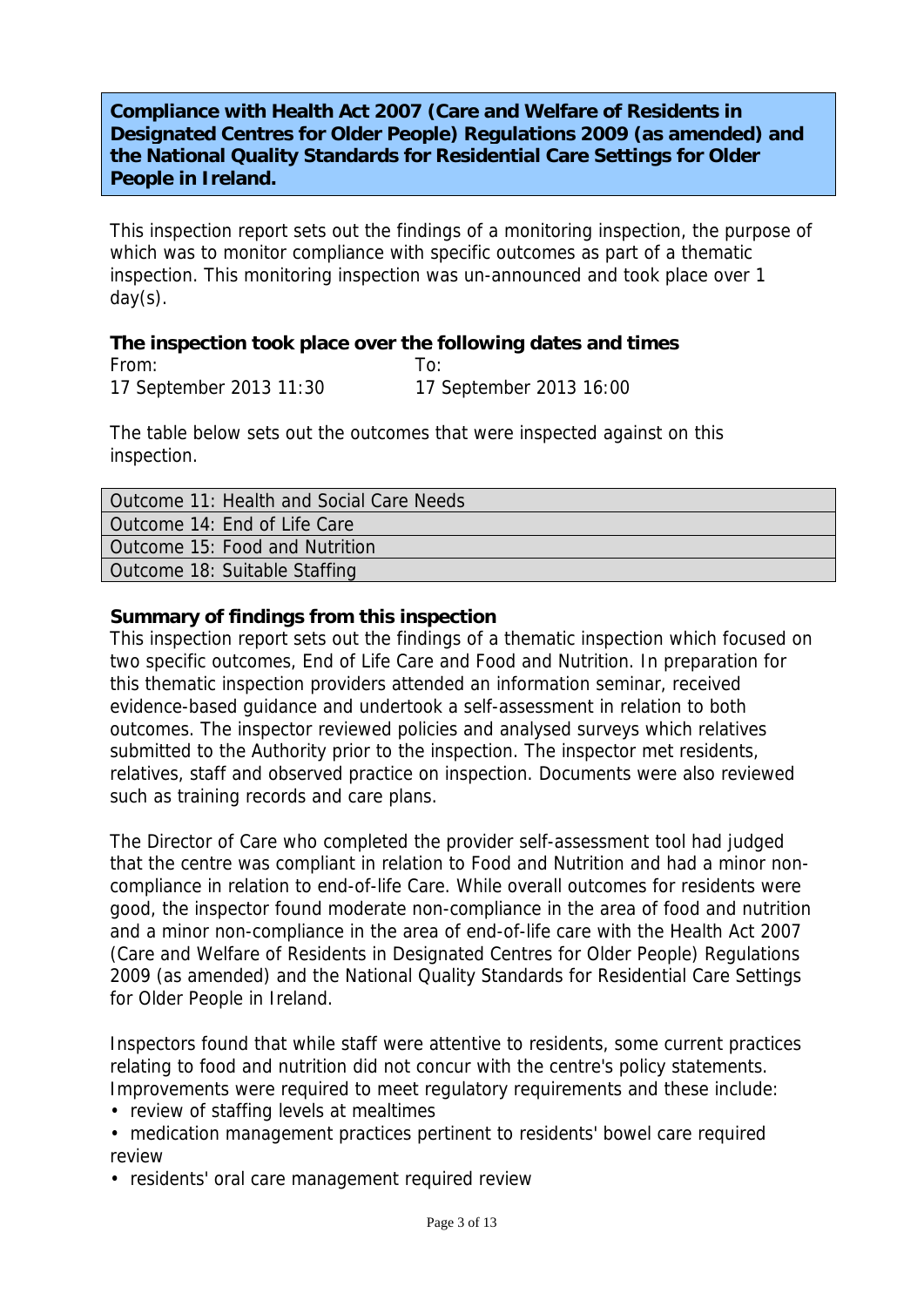• there was no audit or evaluation of practices in the centre in relation to food/nutrition or on end-of-life care.

**Section 41(1)(c) of the Health Act 2007 Compliance with the Health Act 2007 (Care and Welfare of Residents in Designated Centres for Older People) Regulations 2009 (as amended) and the National Quality Standards for Residential Care Settings for Older People in Ireland.** 

### **Outcome 11: Health and Social Care Needs**

Each residents wellbeing and welfare is maintained by a high standard of evidencebased nursing care and appropriate medical and allied health care. Each resident has opportunities to participate in meaningful activities, appropriate to his or her interests and preferences. The arrangements to meet each residents assessed needs are set out in an individual care plan, that reflect his/her needs, interests and capacities, are drawn up with the involvement of the resident and reflect his/her changing needs and circumstances.

#### **Theme:**

Effective Care and Support

# **Judgement:**

Non Compliant - Moderate

**Outstanding requirement(s) from previous inspection:**

No actions were required from the previous inspection.

### **Findings:**

Residents did not have a care plan for oral care in place.

One resident, who was prescribed five laxatives, did not have a care plan for bowel care.

Recommendations from allied health professionals were not incorporated into the residents' care plans.

### **Outcome 14: End of Life Care**

Each resident receives care at the end of his/her life which meets his/her physical, emotional, social and spiritual needs and respects his/her dignity and autonomy.

**Theme:**  Person-centred care and support

**Judgement:** Non Compliant - Minor

### **Outstanding requirement(s) from previous inspection:**

The action(s) required from the previous inspection were satisfactorily implemented.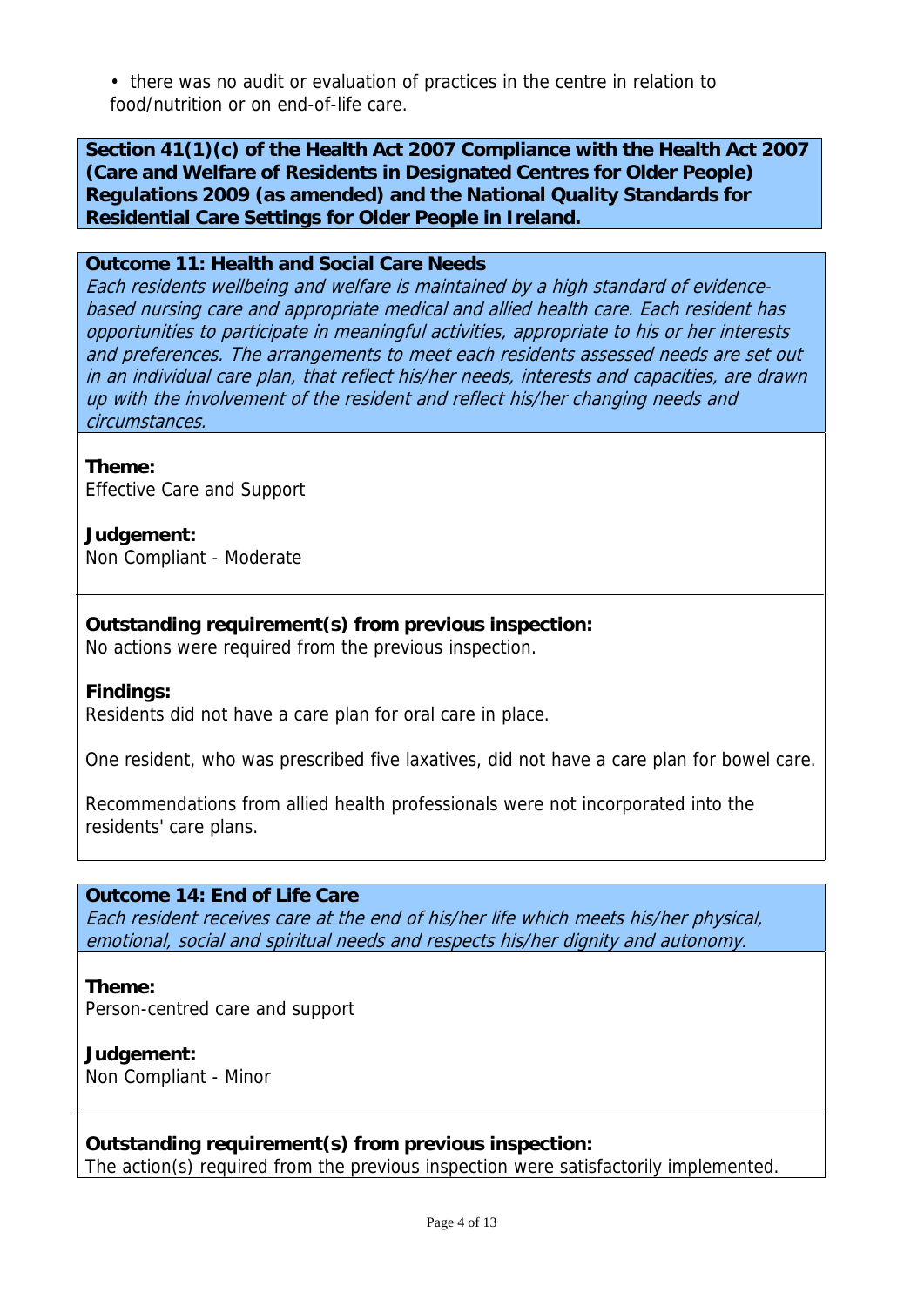# **Findings:**

There was evidence that residents received care at the end of his/her life which met his/her physical, emotional, social and spiritual needs. The provider's self assessment acknowledged that minor non compliances existed and outlined five further areas for improvement to further enhance outcomes in this area.

A comprehensive policy on end-of-life care was in place and was last reviewed in June 2012.

The inspector reviewed the centre's updated policy on end-of-life care and noted that the policy addressed:

- assessing the residents wishes for end-of-life care
- care of the resident approaching end-of-life
- guidance of providing information to families about the signs and symptoms of dying
- guidance to staff following the death of a resident
- staff training
- records and audit and evaluation.

While the provider's self assessment questionnaire stated that information pertaining to the following was available to staff, documentation reviewed by the inspector indicated that the policy did not include information on:

- a procedure for staff to follow in attending to the physical care of a deceased resident
- removal of the deceased resident from his/her room
- laying out of the deceased resident
- staff attendance at funeral/sending of sympathy card

• notification of the acute hospital to ensure that no further correspondence is sent to the home of family.

The inspector also noted that there was no guidance in the policy to inform staff as to when the final bill was issued to the deceased resident's relatives.

The policy included reference that compliance with the policy and procedure would be determined via review and audit. However, no audit and evaluation had been carried out to date.

The policy did include where residents would like to have a remembrance event, that this would be facilitated. Support provided to residents' families at this time was set out in a clear manner. Questionnaires, asking relatives' opinions regarding end-of-life care, were sent to relatives of deceased residents and 64% responded. Most responses reflected satisfaction with the care received. However, other responses included references to how busy staff were resulting in staff not being able to spend more time with the resident at end of life, how staff communicated and medication management.

Staff training in end-of-life care was satisfactorily implemented. Training records indicated that in 2013 four staff had attended training in care of the dying resident, last offices and care of bereaved relative and friends. Twenty four staff attended in-house sessions on pain management, care of the resident in their final hours and dealing with difficult conversations. Staff spoken to by the inspector were knowledgeable in how to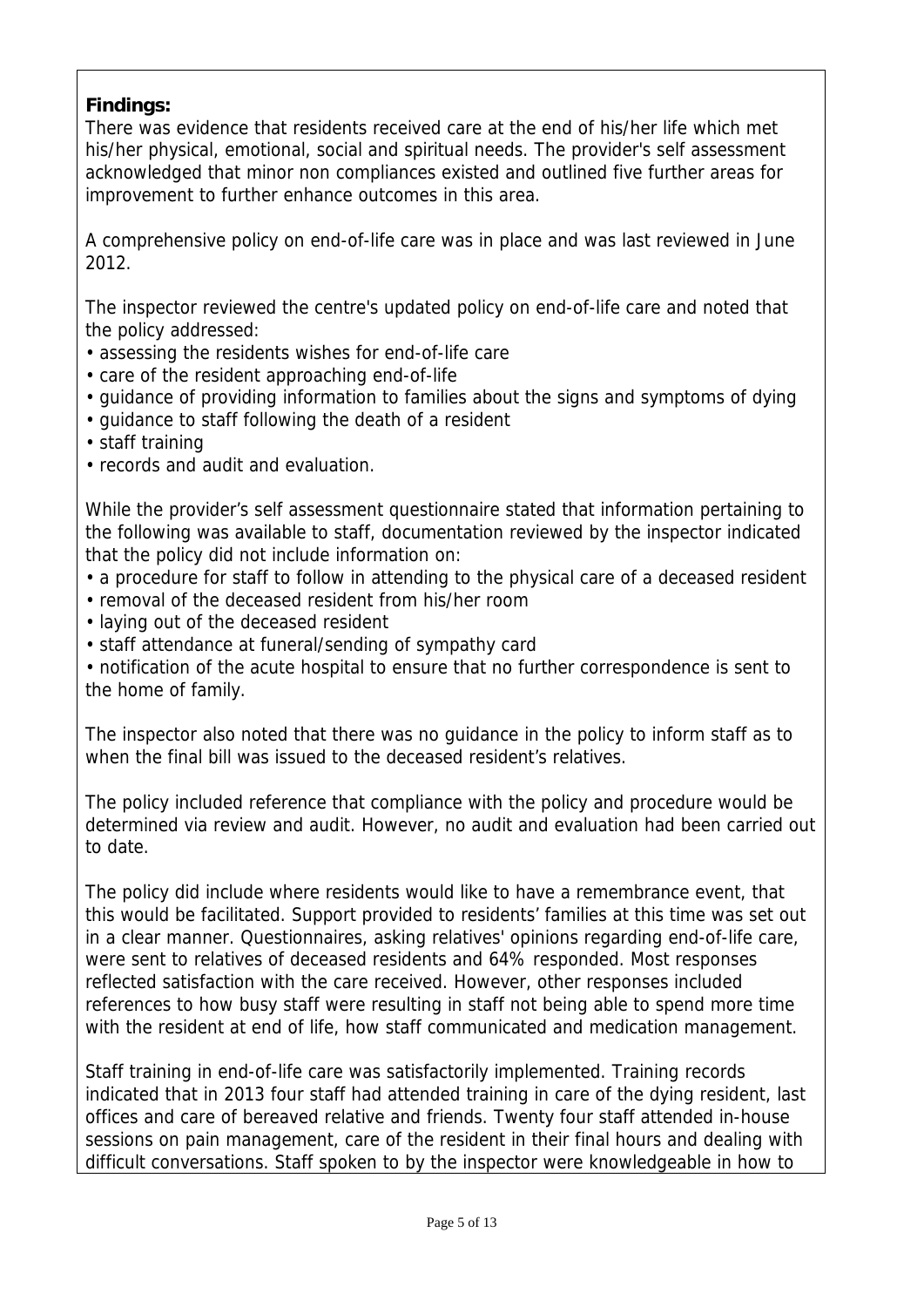physically care for a resident at end of life. However, on discussing the issue with the inspector, staff conceded that when a resident or a relative asked a question around this issue, they found it difficult to answer or would not know what to say. Staff also stated that as most residents had lived in the centre for a long time and that it was a privilege to care for residents at this time.

Religious and cultural practices were facilitated to a good standard. Residents had the opportunity to attend weekly religious services held in the centre, and ministers from a range of religious denominations visited the centre.

Family and friends were facilitated to be with the resident at end of life. The centre had 48 single bedrooms and one double room. Tea/coffee/snacks facilities were provided for relatives. Open visiting was facilitated. There was provision of private sitting spaces for relatives to avail of located throughout the centre.

No resident was currently receiving end-of-life care. There was evidence in residents' care plans that residents had choice as to the place of death. Inspectors reviewed documentation of deceased residents and noted that the residents had timely access to the general practitioner (GP) and the out-of-hours service. The person in charge confirmed that residents had access to specialist palliative care, when required. Documentation indicated that, within the last two years, 75% of deceased residents had their end-of-life care needs addressed without the need for transfer to an acute hospital.

There was evidence of ongoing review and assessment of the resident and evidence of family/next of kin involvement. Care plans of current residents evidenced that advance care planning included the process of discussion between the resident and his/her care provider about future medical, social emotional and spiritual preferences, in the event that the person could not speak for him/herself due to serious illness or emergency. The person in charge stated that as soon as was appropriate initial discussions with regard to care at end of life were held with the resident.

The centre's policy stated that upon the death of a resident, his/her family or representatives were offered practical information (verbally and in writing) on what to do following the death and on understanding loss and bereavement and that this included information on how to access bereavement and counselling services and how to register a death. Whilst staff training, advance planning and relative feedback indicated good verbal and emotional support for relatives, there was very little information available in a written format. The provider had acknowledged this fact prior in their self assessment prior to inspection and intended to improve support in this area.

There was a protocol for the return of personal possessions. The inspector saw that following the death of a resident staff used a well appointed and designed canvas bag to return personal possessions.

## **Outcome 15: Food and Nutrition**

Each resident is provided with food and drink at times and in quantities adequate for his/her needs. Food is properly prepared, cooked and served, and is wholesome and nutritious. Assistance is offered to residents in a discrete and sensitive manner.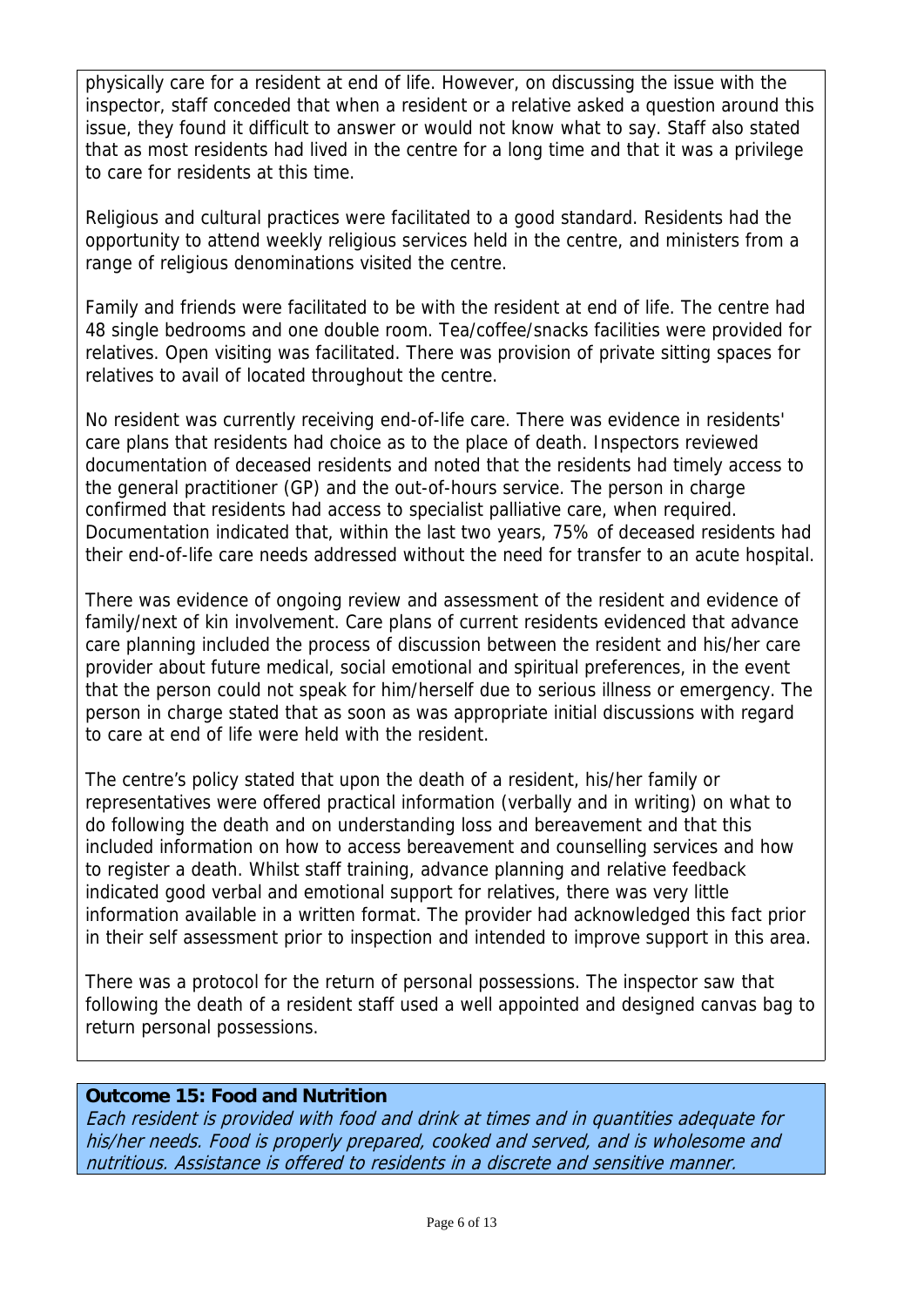# **Theme:**

Person-centred care and support

## **Judgement:**

Non Compliant - Moderate

## **Outstanding requirement(s) from previous inspection:**

No actions were required from the previous inspection.

## **Findings:**

The centre had comprehensive up-to-date policies on food and nutrition, signed and read by staff. The policies outlined requirements in relation to:

- nutritional status and management
- the provision of therapeutic and modified consistency diets
- resident oral and mouth care including dentures and dental care
- communication of information regarding resident's diet and nutrition
- meals and mealtimes
- planning and facilitating resident choice
- enteral feeding.

Training records indicated that:

- 8 staff had attended training in dysphagia (difficulty in swallowing)
- 14 staff had attended training in an overview of dietary care in older people
- 9 staff had attended training in the malnutrition universal screening tool (MUST)
- 1 chef had attended training in catering in nursing homes.

Dietetic and speech and language therapy (SALT) services were provided, as required, by an external company. An occupational therapy service, provided by an external company, attended the centre once a month. There was evidence of regular medical review of residents and the person in charge stated that a mobile dental unit assess the residents regularly.

The centre had two dining rooms; one located on the ground floor and one located on the first floor. The dining rooms were bright and spacious and tables were set in an attractive manner. Menus were displayed and choice was available to residents.

On the day of inspection, inspectors had an opportunity to observe refreshments/soup served mid morning and the two lunch sittings on both floors.

Snacks/drinks were readily available to residents at any time. Fresh drinking water was available. A four week rolling menu was in operation and this was devised in consultation with the dietician. The person in charge stated that regular residents' meetings were convened, that food was always on the agenda and that resident's views were taken into account in formulating menus. An inspector spoke with the chef who was very knowledgeable in regard to residents' dietary requirements.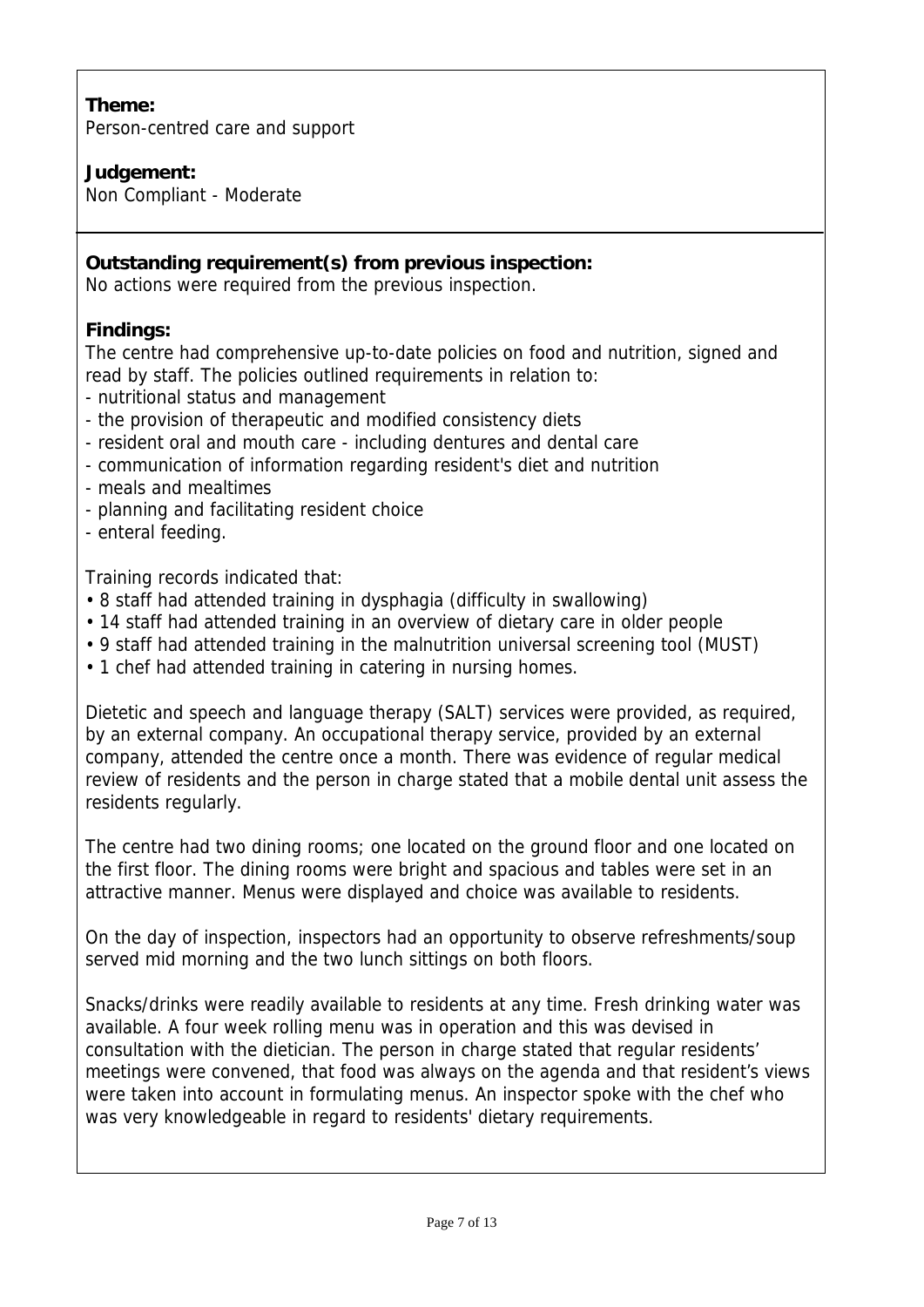Information forwarded to the Authority indicated that:

- 6 (14%) residents were on a diabetic diet
- 8 (19%) residents were on fortified diets
- 17 (40%) residents were on a liquidised diet.

On both floors, first lunch was served to residents who required assistance at 12.30pm and second lunch was served at 1pm. The purpose of this approach was to ensure that residents who required assistance, had lunch served at 12.30pm so that they were not rushed and have sufficient time with staff. An inspector observed the dining experience for residents on the ground floor and noted that meals, in sufficient portions, were served in an appetising manner. Residents who dined at the early sitting remained at their leisure for the second lunch sitting. Staffing levels met the needs of the residents dining on the ground floor.

The majority of residents accommodated on the first floor had a dependency level of high or maximum and a diagnosis of co existing medical conditions. Staff assisted residents to eat and drink in a sensitive and appropriate manner. Staff engaged with the residents during the first lunch and were noted describing to the residents, the lunch served on the day. However, the inspector observed that staffing levels at lunch time did not meet the needs of the residents as staff had to leave the room on a regular basis to attend to needs of other residents or liaise with colleagues on the ground floor with the outcome that lunchtime was not an unhurried social occasion for some residents.

The inspector observed that a resident at first lunch did not eat or drink. Staff stated that the resident would get a nutritional supplement later at about 2pm when there would be more time. Seventeen (40%) residents were on a prescribed nutritional supplement. Where a resident had low intake of food and fluids, a record of fluid intake was documented. However, in one case no fluid output or food intake was recorded. The inspector noted that the resident's weight was monitored on a monthly basis and that the resident's weight remained constant.

The sample of care plans reviewed by the inspector indicated that most residents had access to dental, speech and language therapy (SALT) and dietetic services. There was evidence that a malnutrition universal screening tool (MUST) was carried out.

The inspector noted that one resident had a dental review in July 2013, with a particular recommendation in regard to the resident's dentures. However, the resident's care plan had not been updated to reflect this information. Another resident had a dental review in May 2013 with particular reference to the resident's poor status of oral care. The resident did not have a specific care plan for oral care and there was no evidence of an oral assessment carried out by staff, as directed by the centre's policy.

Practice around use of laxatives required some attention. Medication prescription charts evidenced that one resident had been prescribed five laxatives. The resident's care plan did not include guidance to staff on the resident's bowel care or any information with regard to the first line laxative to use. The staff on duty agreed with this observation.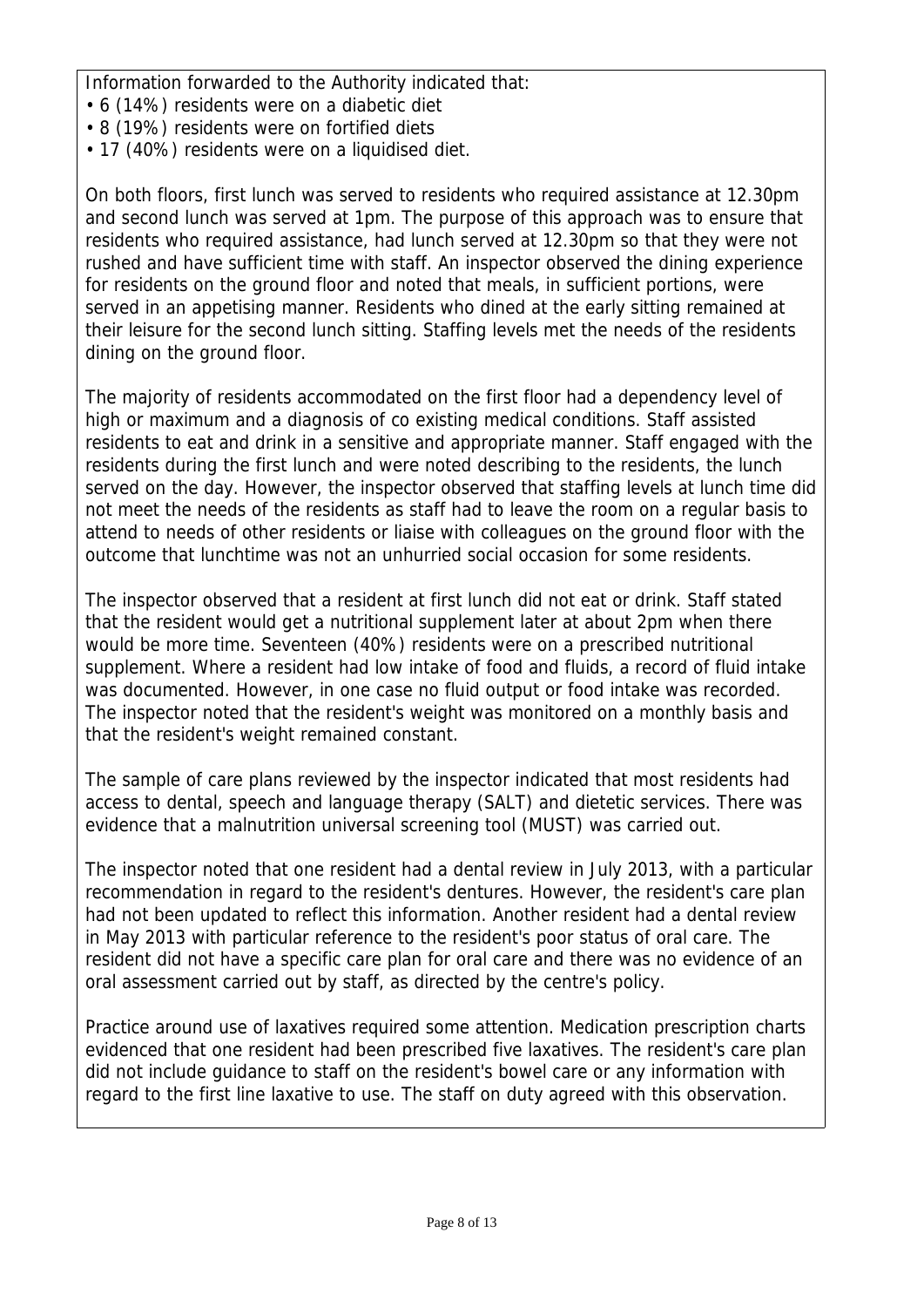### **Outcome 18: Suitable Staffing**

There are appropriate staff numbers and skill mix to meet the assessed needs of residents, and to the size and layout of the designated centre. Staff have up-to-date mandatory training and access to education and training to meet the needs of residents. All staff and volunteers are supervised on an appropriate basis, and recruited, selected and vetted in accordance with best recruitment practice.

#### **Theme:**

**Workforce** 

#### **Judgement:**

Non Compliant - Moderate

### **Outstanding requirement(s) from previous inspection:**

No actions were required from the previous inspection.

### **Findings:**

The staffing levels at lunchtime on the first floor were not adequate to meet the assessed needs of the residents.

### **Closing the Visit**

At the close of the inspection a feedback meeting was held to report on the inspection findings, which highlighted both good practice and where improvements were required.

### **Acknowledgements**

The inspector wishes to acknowledge the cooperation and assistance of the residents, relatives, and staff during the inspection.

### **Report Compiled by:**

Geraldine Ryan Inspector of Social Services Regulation Directorate Health Information and Quality Authority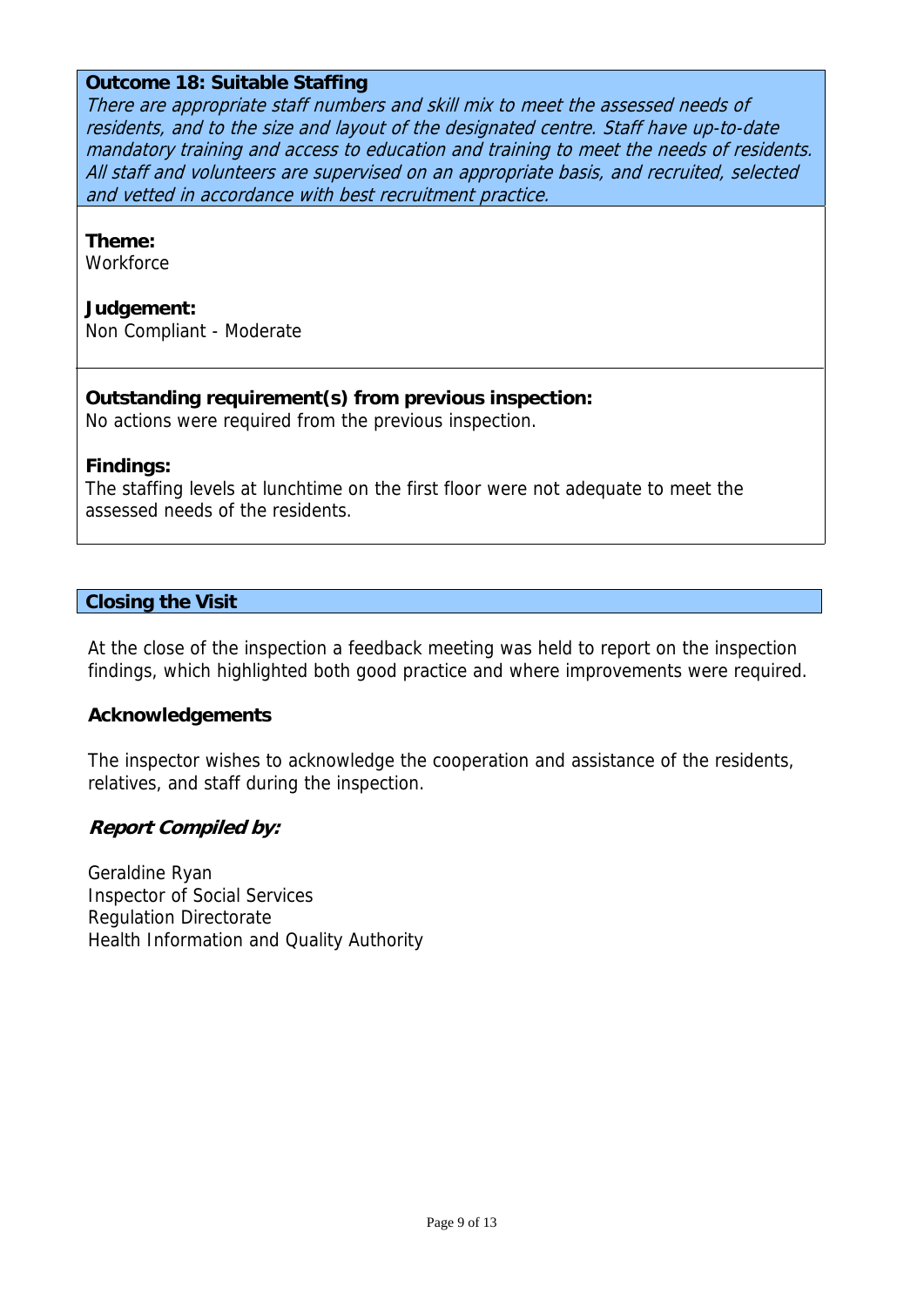# **Health Information and Quality Authority Regulation Directorate**



# **Action Plan**

An tÚdarás Um Fhaisnéis agus Cáilíocht Sláinte

Provider's response to inspection report<sup>1</sup>

| <b>Centre name:</b> | <b>Caherass Nursing Home</b> |
|---------------------|------------------------------|
|                     |                              |
| <b>Centre ID:</b>   | ORG-0000411                  |
|                     |                              |
| Date of inspection: | 17/09/2013                   |
|                     |                              |
| Date of response:   | 08/11/2013                   |

### **Requirements**

This section sets out the actions that must be taken by the provider or person in charge to ensure Compliance with Health Act 2007 (Care and Welfare of Residents in Designated Centres for Older People) Regulations 2009 (as amended) and the National Quality Standards for Residential Care Settings for Older People in Ireland.

## **Outcome 11: Health and Social Care Needs**

**Theme:** Effective Care and Support

## **The Person in Charge (PIC) is failing to comply with a regulatory requirement in the following respect:**

Residents did not have a care plan in place for oral care or bowel care.

Recommendations from allied health professionals were not incorporated into the residents' care plans.

## **Action Required:**

1

Under Regulation 8 (1) you are required to: Set out each resident's needs in an individual care plan developed and agreed with the resident.

## **Please state the actions you have taken or are planning to take:**

The care plans related to oral and bowel care are in place for all residents; the named nurses will consult with residents and relatives where appropriate regarding the plan of care and this process will be completed by the next regular care plan review in

<sup>&</sup>lt;sup>1</sup> The Authority reserves the right to edit responses received for reasons including: clarity; completeness; and, compliance with legal norms.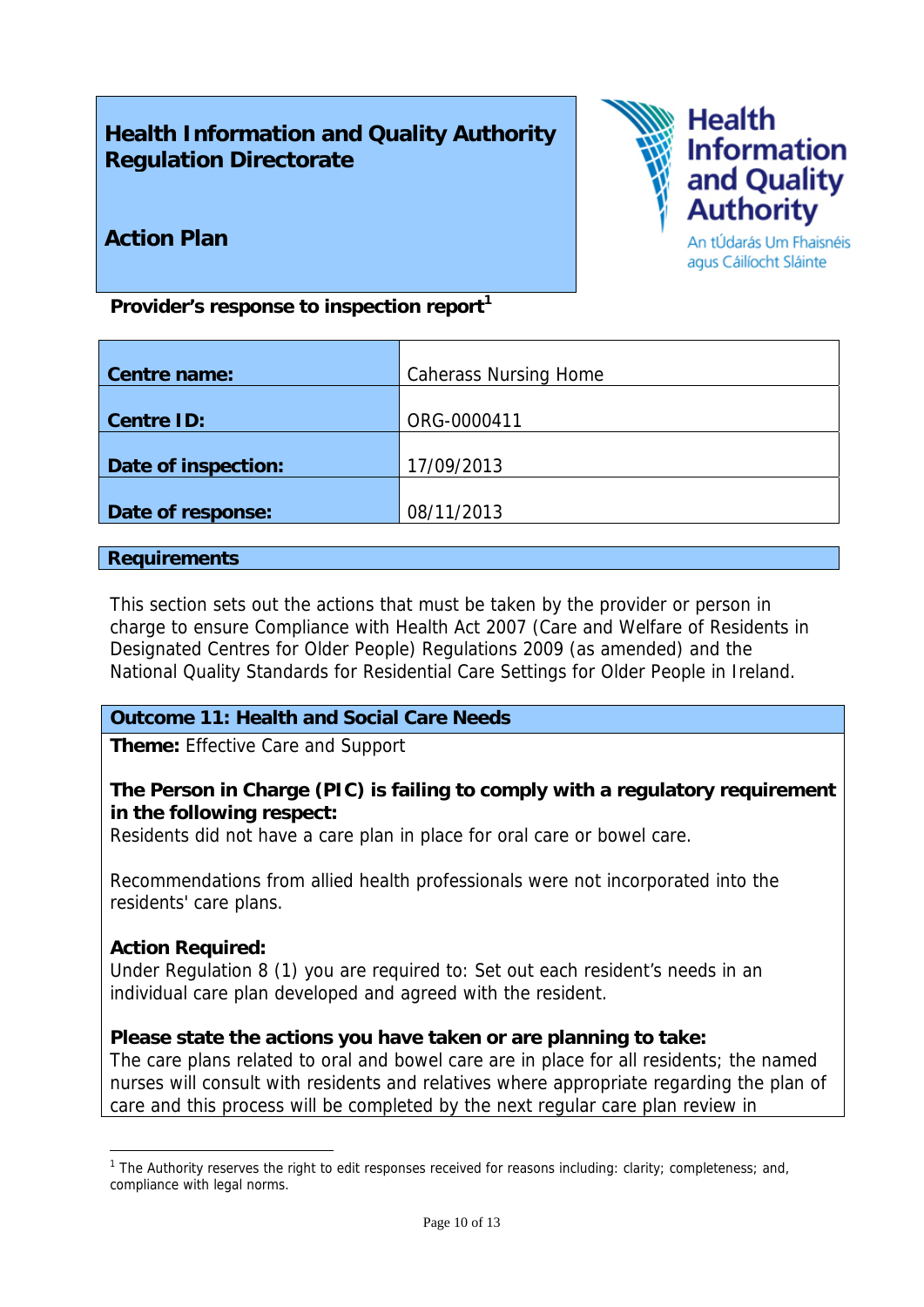December 2013. Recommendations from allied health professionals are incorporated into the residents care plan.

Commenced and will be completed by Dec 31 2013

# **Proposed Timescale:** 31/12/2013

# **Outcome 14: End of Life Care**

**Theme:** Person-centred care and support

## **The Registered Provider is failing to comply with a regulatory requirement in the following respect:**

Not all residents' care plans contained information with regard to advance care planning inclusive of the of discussion between the resident and his/her care provider about future medical, social emotional and spiritual preferences, in the event that the person could not speak for him/herself due to serious illness or emergency.

There was evidence of a deficit in staff training with regard to communicating with residents and families in difficult circumstances, particularly at end of life.

The centre's policy on end-of-life care did not include a procedure to guide staff in attending to the physical care of a deceased resident.

There was no evidence of audit and evaluation of current practices with regard to endof-life care in the centre.

# **Action Required:**

Under Regulation 14 (1) you are required to: Put in place written operational policies and protocols for end of life care.

# **Please state the actions you have taken or are planning to take:**

• Consultation with all our residents and families continues with regard to advance care planning regarding medical, social, emotional and spiritual preferences . The views and wishes of residents and/or relatives are documented following discussion.

• Some staff members find it difficult to broach the subject of end of life care and to engage in discussions with residents and their families. Support and education will continue to be provided (and this will continue to be recorded in the training matrix as is the standard practice in Caherass Nursing Home) on end of life care for staff.

• The procedure to be followed for attending to the physical care of a deceased resident in Caherass Nursing Home will be clearly referenced in the End of Life Care Policy (HS-033), and this information is available in the Marsden Manual which outlines all clinical procedures.

• A process for auditing and evaluating current practices regarding end of life care will be developed and introduced in Caherass Nursing Home by February 2014. This process will be developed and implemented in line with Irish Hospice Foundation End of Life Care recommendations/standards.

**Proposed Timescale:** 28/02/2014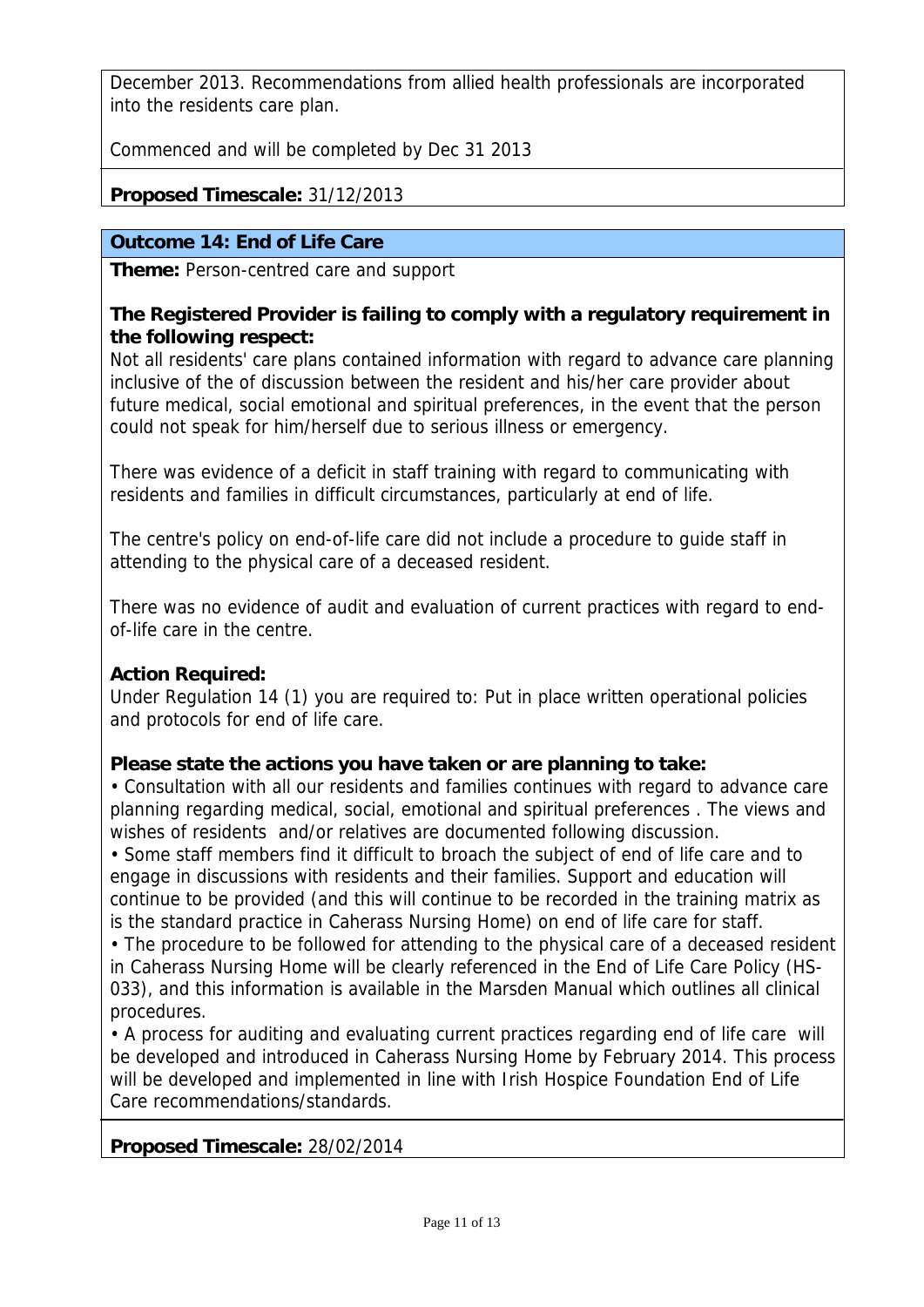# **Outcome 15: Food and Nutrition**

**Theme:** Person-centred care and support

## **The Person in Charge (PIC) is failing to comply with a regulatory requirement in the following respect:**

While the centre had comprehensive policies on food and nutrition, monitoring and documentation of nutritional intake, staff were not sufficiently knowledgeable of the polices.

While processes were in place to ensure residents did not experience poor nutrition and hydration, they were not always adhered to by staff.

Residents accommodated on the first floor were not provided with appropriate assistance at meal time.

## **Action Required:**

Under Regulation 20 (7) you are required to: Implement a comprehensive policy and guidelines for the monitoring and documentation of residents nutritional intake.

### **Please state the actions you have taken or are planning to take:**

• Education sessions will continue to be provided for all staff involved in food preparation and service, and nursing and care staff regarding the provision of nutrition to residents in the home. The education will focus on the policies in the home related to food and nutrition, and ensuring that the policies are implemented in practice. Education will be supported and guided by the dietician.

• Residents who require assistance are facilitated to have their meals served earlier in order that they have ample time to receive the necessary help and also enjoy their meals.

• Staff have been allocated to provide assistance to the first floor dining area at mealtimes.

Commenced and will be completed by December 31 2013

## **Proposed Timescale:** 31/12/2013

## **Outcome 18: Suitable Staffing**

**Theme:** Workforce

## **The Person in Charge (PIC) is failing to comply with a regulatory requirement in the following respect:**

Staffing levels on the first floor were not adequate to meet the assessed needs of the residents accommodated on the first floor.

### **Action Required:**

Under Regulation 16 (1) you are required to: Ensure that the numbers and skill mix of staff are appropriate to the assessed needs of residents, and the size and layout of the designated centre.